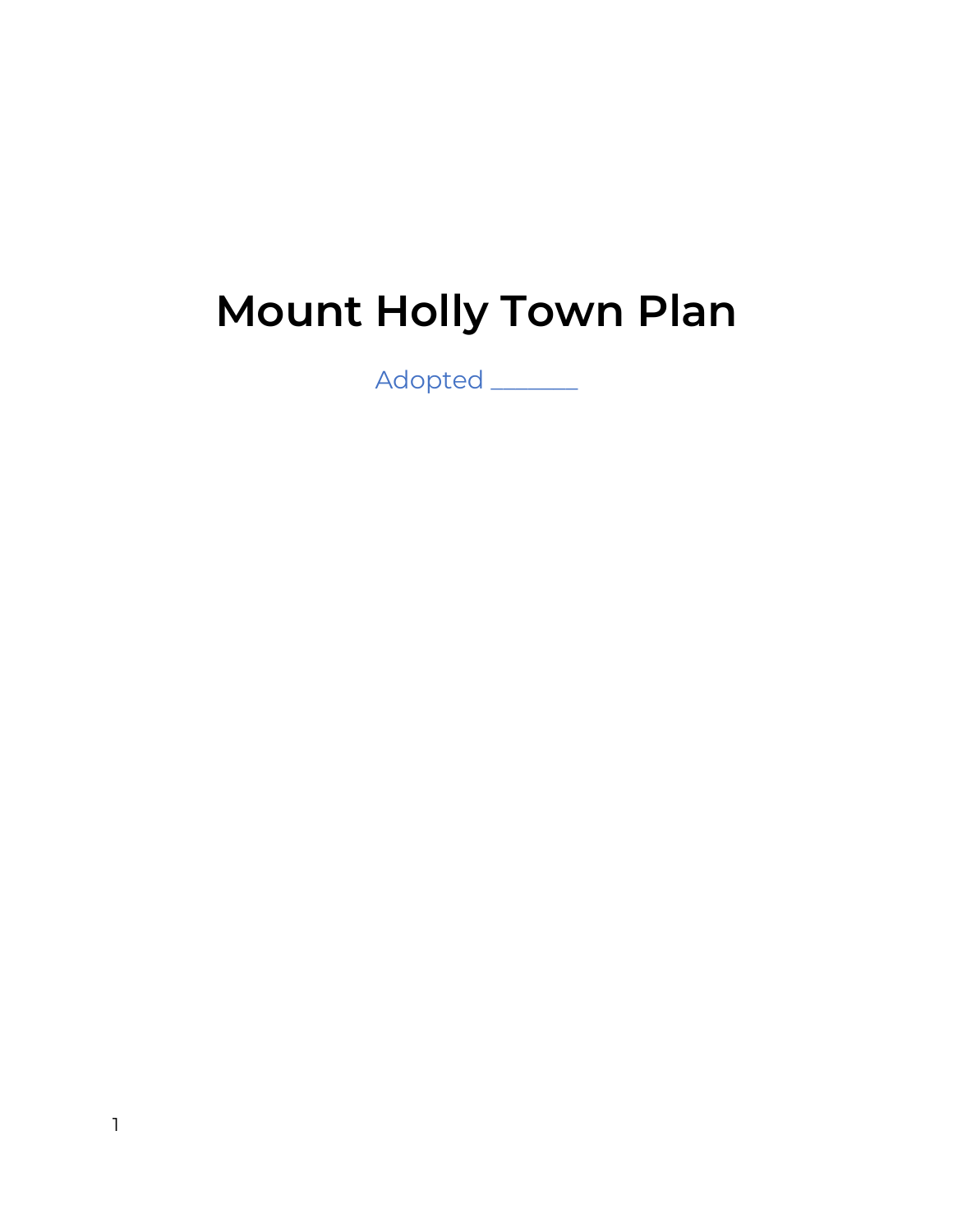# Table of Contents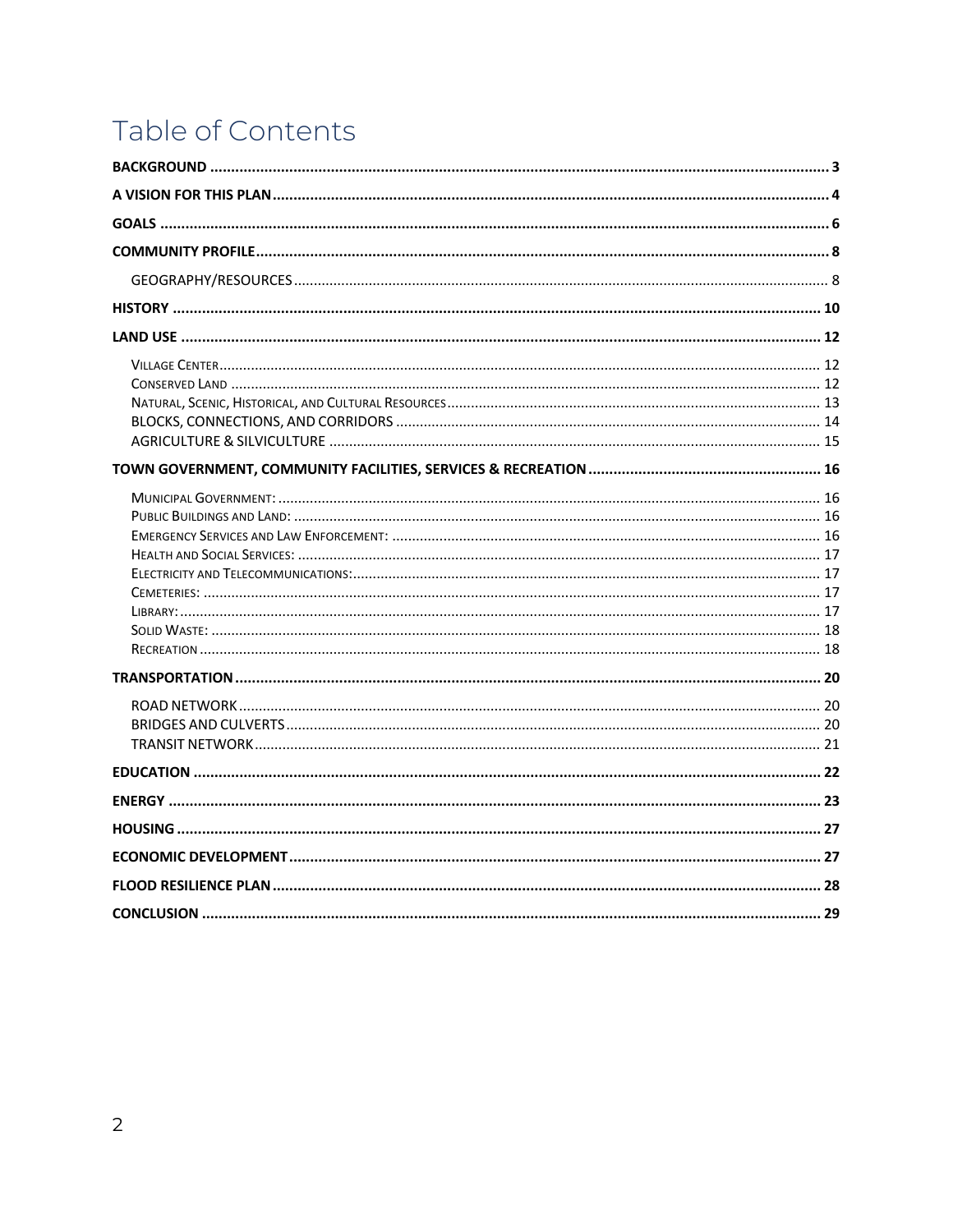### BACKGROUND

This plan is intended to provide a clear, written standard for orderly development that will preserve the town's distinctly rural character and appearance, while providing community services, as well as recreational and cultural opportunities. It is intended that the Plan be used in a positive manner as a tool in guiding the direction of growth and development in a way which is both economically feasible and environmentally acceptable. Results of efforts to achieve these goals will be measured by the future residents' quality of life.

The Vermont Municipal and Regional Planning and Development Act (Title 24 V.S.A., Chapter 117), authorizes, but does not require towns to develop plans.

However, the state limits the authority of towns that do not plan. For example, towns without current plans may not adopt a capital improvement program or levy impact fees, and they have no standing in Act 250 proceedings in which development proposals are evaluated for their impact upon the town.

Chapter 117 has been amended on several occasions since 1967. Major revisions occurred in 1988 and with the passage of Act 200 in 2004. These laws sought to integrate local, regional, and state agency planning in a bottom-up process; strengthened the role of town plans regarding local, regional, and state decision making; and established state planning goals.

Act 200 also created a process for regional planning commissions to approve town plans that are consistent with state planning goals.

The state passed Act 115 to assist towns in their efforts to avoid some of the results of development that were dramatically changing the character of the state in the late 1960's. The state does not discourage development but believes that the plans can enable a town to:

- 1. Protect its residents from overcrowding, traffic, and loss of privacy and quiet
- 2. Direct growth and development to provide an optimal physical and cultural environment
- 3. Protect private property
- 4. Reduce property taxes

24 V.S.A § 4382 specifies twelve elements that must be included in a plan adopted by a town: a statement of objectives, policies, and programs; a land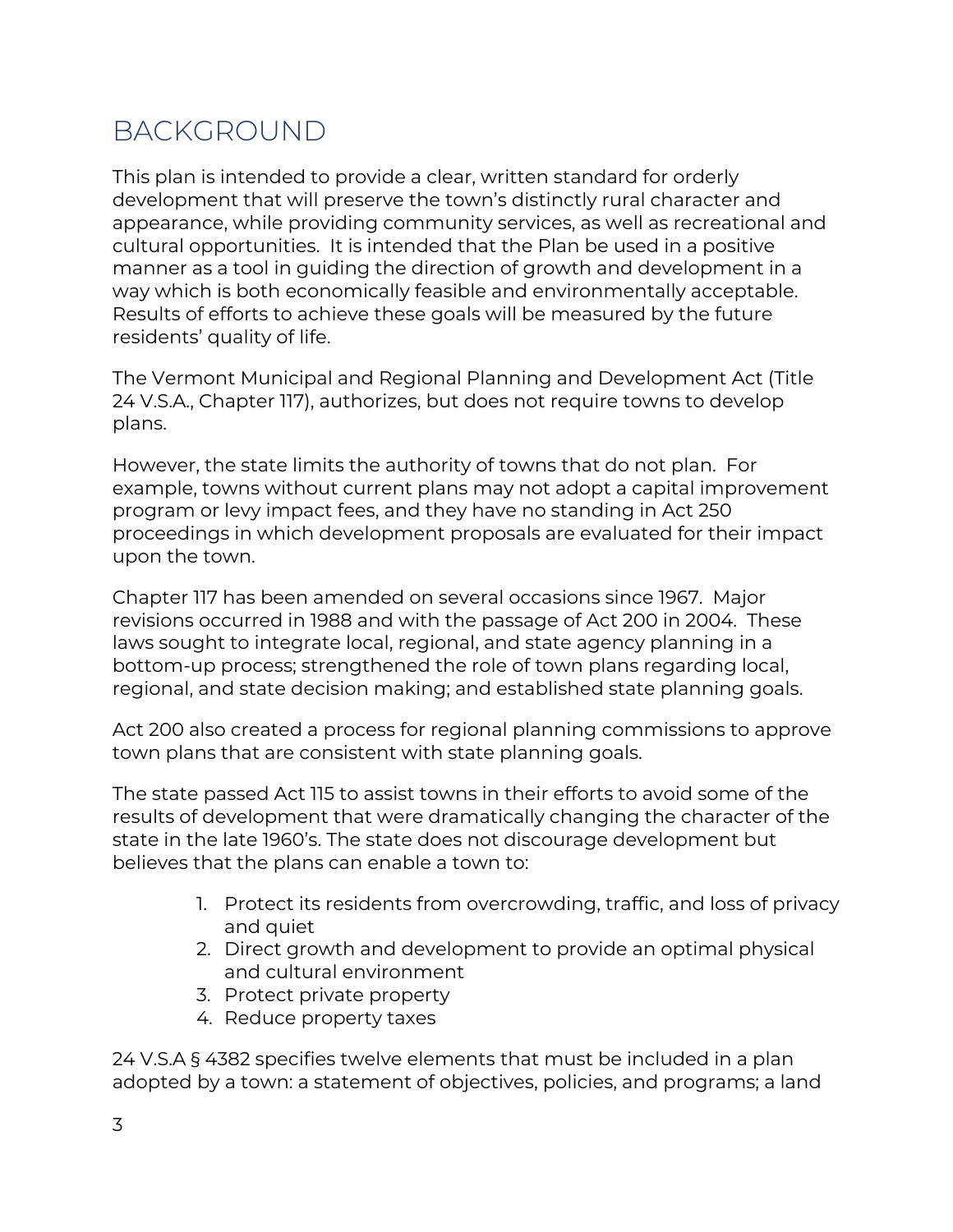use plan; a transportation plan; a utility and facilities plan; a statement of policies on the preservation of rare and irreplaceable natural areas; an educational facilities plan; an implementation program; a statement indicating how the plan relates to development trends in adjacent communities; an energy plan; a housing element; an economic development element; and a flood resilience element. In addition to containing all the required elements, plans must also be consistent with a series of statutory goals listed in 24 VSA §4302. Consistency with the goals means that the goals have been considered and addressed in the process used to prepare the plan, not that the plan include all the goals.

#### A Vision for This Plan

The vision for the Mount Holly Town Plan is to reflect the collective values and goals of the Town's residents and to develop policies designed to guide future development in alignment with these values and goals. The official adoption of the Plan represents a conscious community decision about the Town's future character, its priorities for land use, and its conservation of physical resources, based in large part on Mount Holly's sense of identity as a Town and its residents' desire to carefully preserve those qualities that distinguish it.

The Mount Holly Town Plan will help ensure some local control over the future of our community. It directs state agencies to take only those actions in Town which are compatible with the goals and policies of the Town Plan.

The Mount Holly Town Plan sets forth goals and policies that establish a standard for review in Act 250 proceedings and other state regulatory processes. The language used is intended to be sufficiently clear for any citizen to understand and be guided accordingly. Its provisions shall be "mandatory in nature" and contain sufficient specificity to withstand a legal challenge.

Mount Holly's residents believe strongly that their community is a unique and special place, a belief resulting in a sense of civic responsibility and shared commitment to the Town's welfare.

The unique and special character of Mount Holly is principally derived from the rural character of the community, its historical land uses and settlement patterns, and the natural beauty of its mountain setting, containing large areas of wooded and open land, wetlands, and other habitats.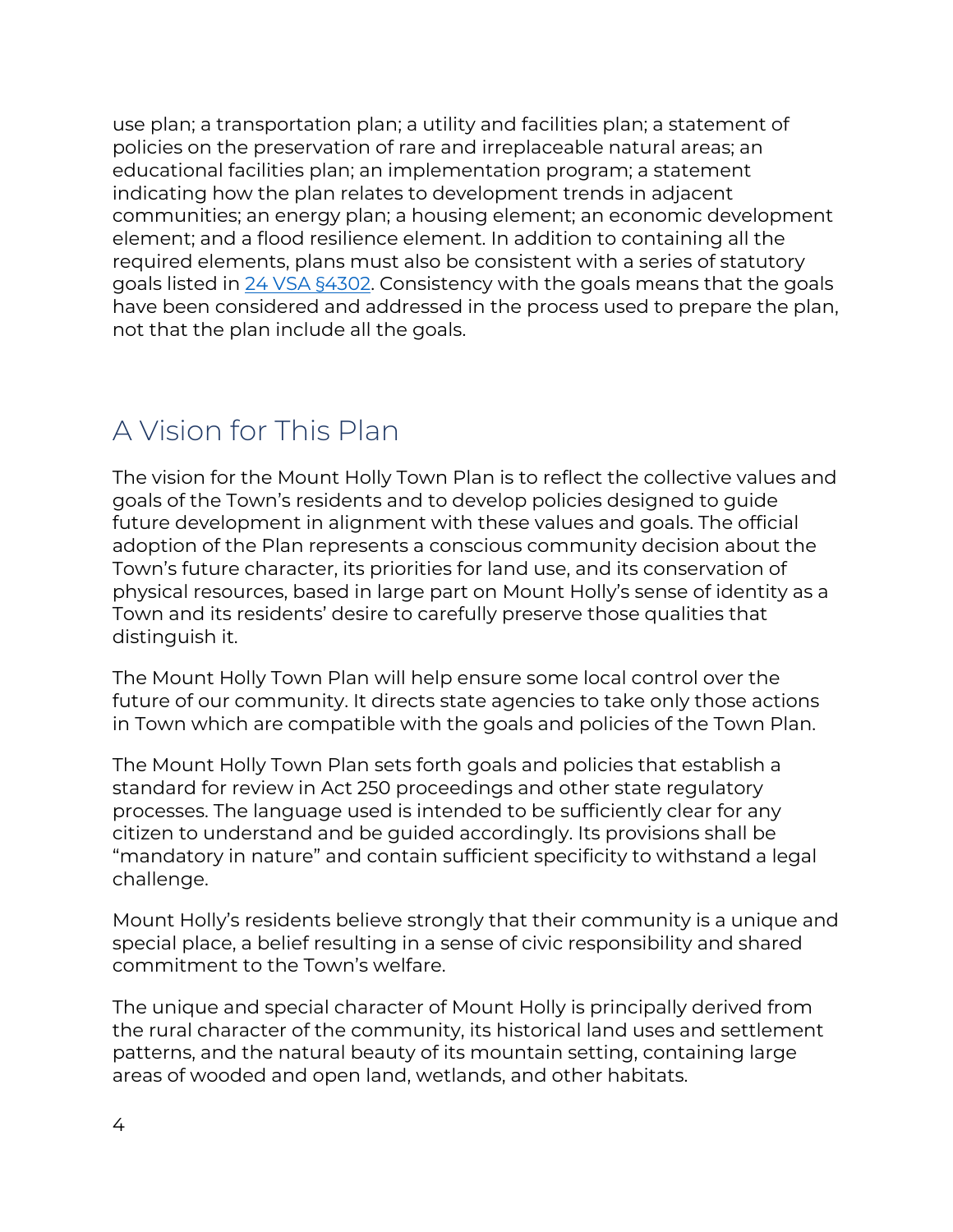The Town Plan is designed to protect and reinforce all of these cultural and physical elements and, particularly, to preserve the rural nature of the Town by directing well-considered and controlled growth.

These aims are beneficial to both the individual landowner and the community at large, for it is the protection of the rural character and beautiful natural setting that underpins both the economic value and the aesthetic value of all land in the Town. Achieving these aims may, from time to time, involve conflicts in specific situations between a landowner and the community. Adoption of clearly stated ordinances will be helpful in minimizing such situations, and it is equally important that there be a variety of procedures and forums for discussion and a willingness to listen respectfully to one another, so that a full and fair consideration is given to the differing viewpoints.

Mount Holly today is facing increasing pressure to develop. Mount Holly is concerned about the impact of major projects within the Town and surrounding areas. Our town is bisected by Vermont Route 103, one of the state's most important east-west travel corridors, which could easily bring development that is in conflict with the historical settlement patterns of Mount Holly. As nearby towns see a proliferation of industrial scale renewable energy generation sites, we wish to plan for the impact they would have on our town. Mount Holly is also likely to experience development pressure in all areas of town due to growth associated with the Vail Resorts' Okemo Mountain Resort. In recent years, advances in wastewater treatment technologies has made previously undevelopable land available for residential development. Major changes in communications technology, such as the imminent arrival of cellular phone signal, being one of the few towns in the state to have 100% of homes served by broadband, and the pandemicdriven ability to work remotely are increasing pressure for new rural home sites in our town. It now becomes increasingly important to re-evaluate the Town's goals and objectives and present them in a new Plan that accurately represents the Town's best collective thinking. The Town of Mount Holly acknowledges the severe threat that climate change poses to every aspect of our daily lives and specific policies outlined in the town plan serve to address this serious concern.

The people of Mount Holly recognize that Mount Holly does not exist in isolation from the region and will be affected by what happens in the surrounding municipalities. However, the Plan does not suggest that Mount Holly should reflect the type and intensity of new development occurring elsewhere; rapid or incompatible growth will destroy those qualities that make Mount Holly unique. Through the implementation of the Plan, Mount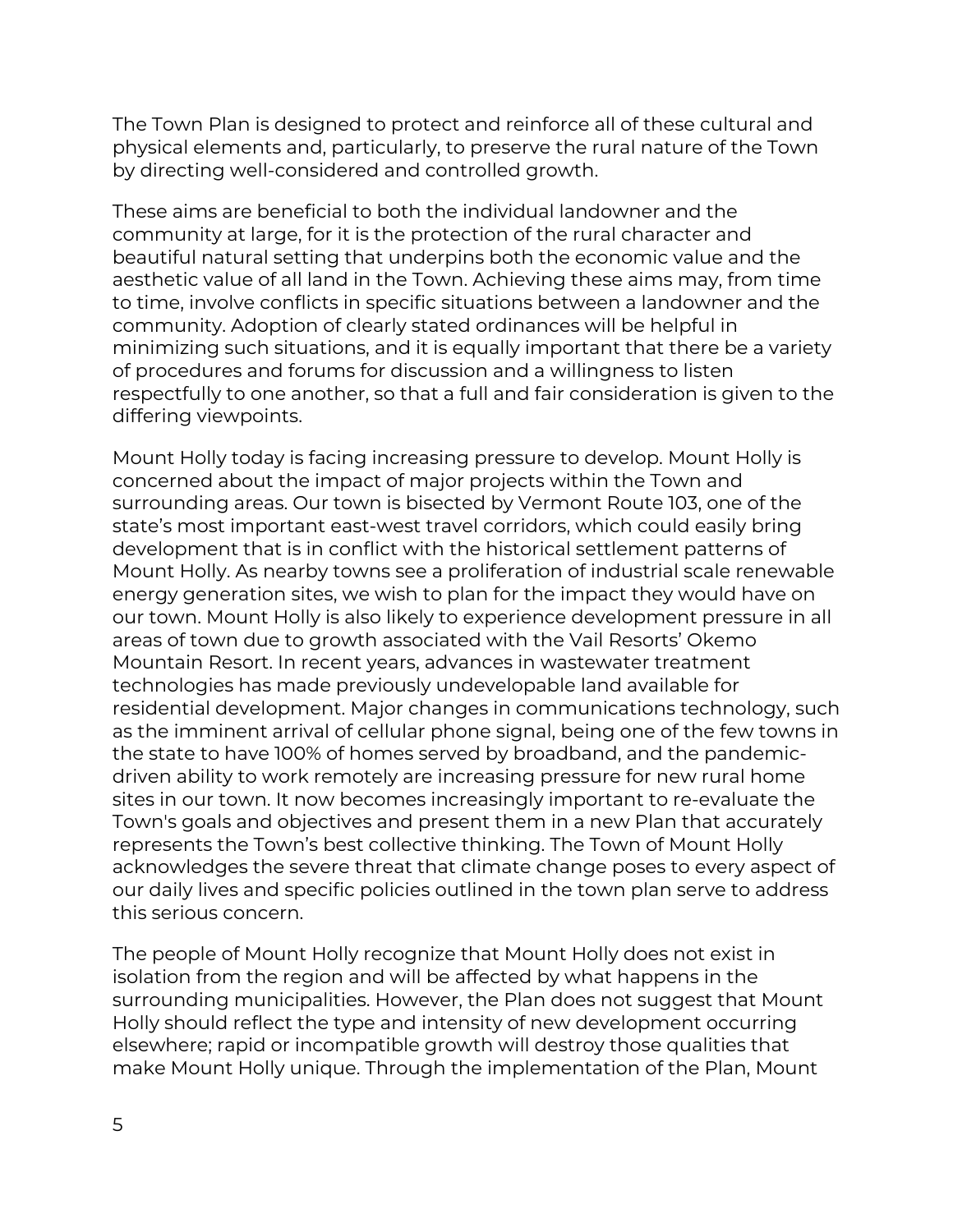Holly can contribute to the region and the State by protecting and preserving this special and increasingly rare place. In so doing, the Town and its residents are exercising their best stewardship for these resources which have been so abundantly endowed them.

## Goals

In order to achieve our vision, protect the natural environment, and guide future growth and development we identify the following goals:

- 1. Protect and preserve the rural nature, environment, scenic quality, and sense of community of Mount Holly.
- 2. Encourage, support, and maintain a community of residents and property owners with age, social, and economic diversity.
- 3. Address the town's changing needs through a continuous planning process involving input from members of the community.
- 4. Maintain the town's historic development pattern with a compact village center (tight, cohesive settlement patterns without strip development or sprawl) within a rural setting, surrounded by undeveloped areas.
- 5. Assure that basic needs of health, safety, education, housing, and recreation will be met and maintained at appropriate levels to be inclusive of a diverse population, and in accordance with the town plan.
- 6. Allow for future growth opportunities in a way that will effectively meet community needs regarding education, highway, fire protection, first response, and other usual public services, but will not place an undue burden, financial or otherwise, on the Town to provide community facilities and services.
- 7. Encourage and preserve the use of working lands for sustainable agricultural and forestry in order to keep these resources productive, preserve the rural character of the historic landscape outside the village center, support the local economy, and increase the availability of local products.
- 8. Encourage energy efficiency, energy conservation, and nonpolluting renewable energy production while assuring that .
- 9. Assure that any project to create or modify highways, roads, trails, and drives will be consistent with the general character of the town, minimize the impact on the environment, foster desired development patterns, and ensure that the Town and State roads permit safe travel within and through the Town.